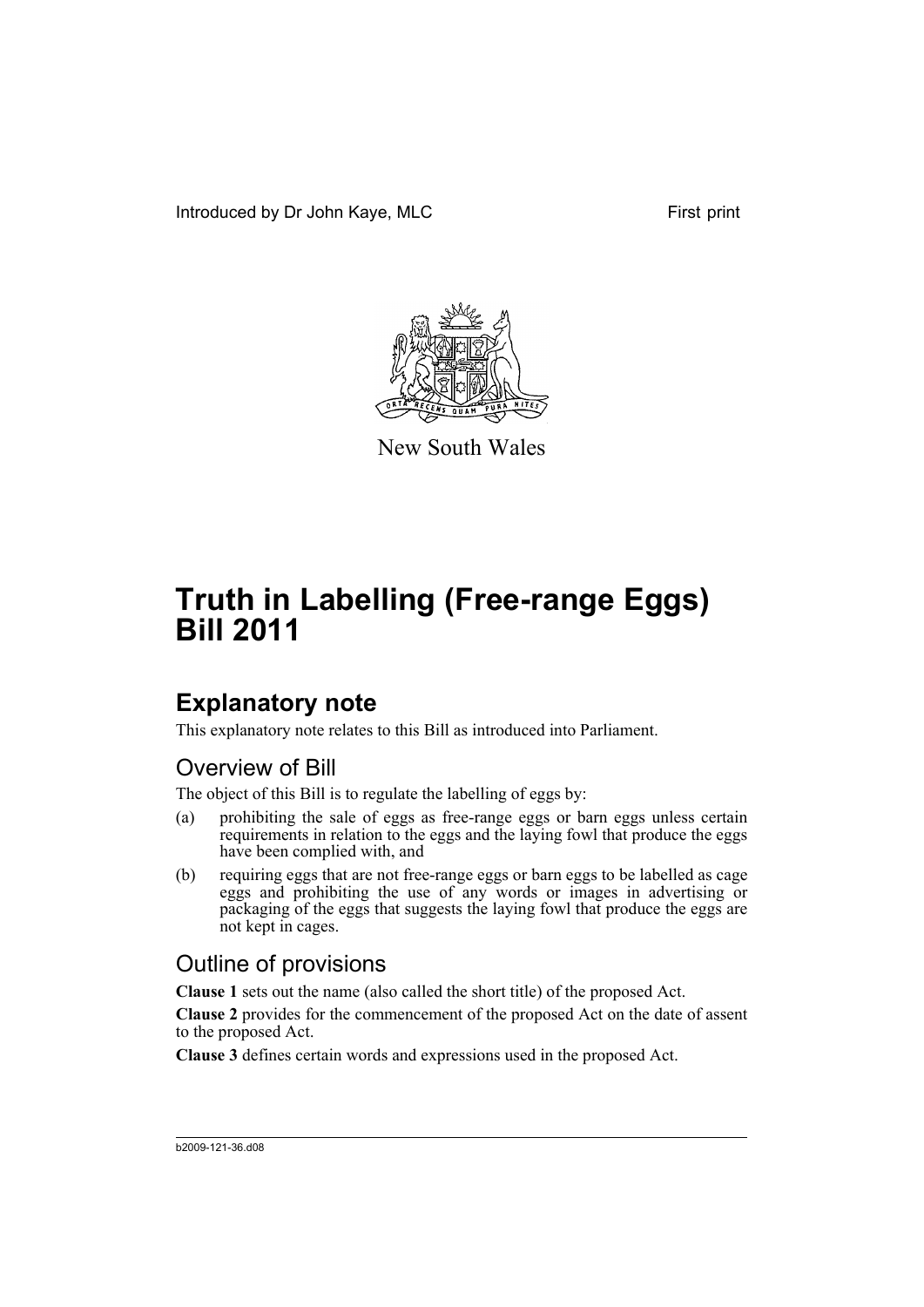Truth in Labelling (Free-range Eggs) Bill 2011

Explanatory note

**Clause 4** makes it an offence to advertise, package or label eggs that are for sale as free-range, or use images or other means to suggest that the eggs are free-range, unless the requirements set out in the clause with respect to the eggs and the laying fowl that produce the eggs are complied with. The maximum penalty is 500 penalty units (currently,  $$55,000$ ) for a corporation and 50 penalty units (currently,  $$5,500$ ) or 6 months imprisonment or both for an individual.

**Clause 5** makes it an offence to advertise, package or label eggs that are for sale as barn eggs, or use images or other means to suggest that the eggs are barn eggs, unless the requirements set out in the clause with respect to the laying fowl that produce the eggs are complied with. The maximum penalty is 500 penalty units (currently, \$55,000) for a corporation and 50 penalty units (currently, \$5,500) or 6 months imprisonment or both for an individual.

**Clause 6** creates the following offences in relation to eggs that cannot lawfully be advertised, packaged or labelled as free-range or barn eggs (*non-complying eggs*):

- (a) a person must not, in any advertising, packaging or labelling of non-complying eggs that are for sale, use any words, images or other means to suggest that the laying fowl that produce the eggs are not kept in cages,
- (b) a person must not package non-complying eggs for sale, unless the package is labelled with the words "cage eggs" in letters that are at least 10 mm high,
- (c) a person must not, in any packaging or labelling of non-complying eggs, make a positive claim in relation to the production of the eggs in letters that are more than 6 mm high.

The maximum penalty for these offences is 500 penalty units (currently, \$55,000) for a corporation and 50 penalty units (currently, \$5,500) or 6 months imprisonment or both for an individual.

**Clause 7** provides that the regulations may establish a scheme for the accreditation of persons who keep laying fowl for the production of free-range eggs.

**Clause 8** provides for proceedings for offences under the proposed Act or regulations made under that Act to be dealt with summarily before the Local Court.

**Clause 9** is a general regulation-making power.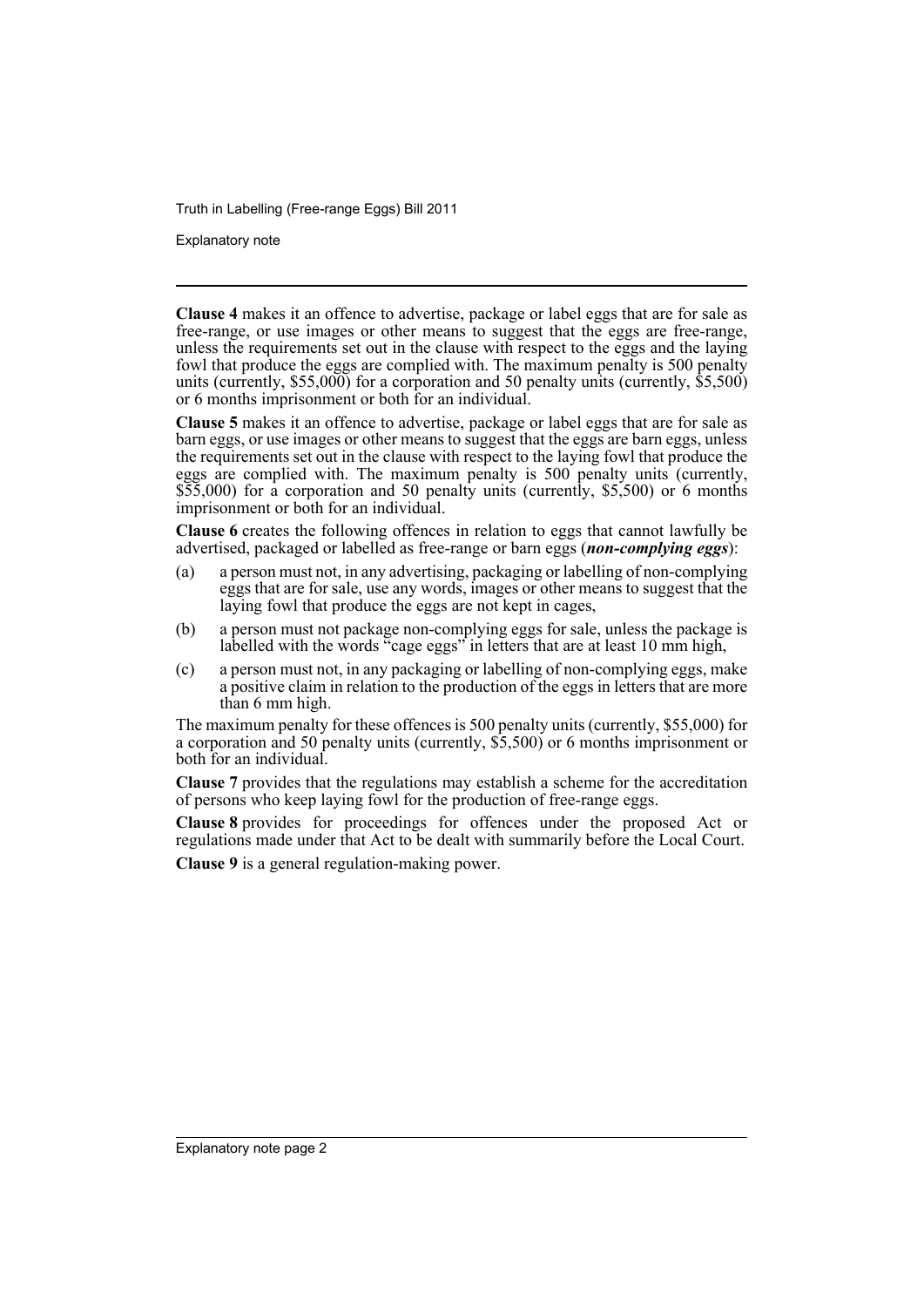Introduced by Dr John Kaye, MLC First print



New South Wales

# **Truth in Labelling (Free-range Eggs) Bill 2011**

## **Contents**

|   |                                                   | Page |
|---|---------------------------------------------------|------|
|   | Name of Act                                       |      |
|   | Commencement                                      |      |
| 3 | Definitions                                       |      |
| 4 | Requirements for free-range eggs                  |      |
| 5 | Requirements for barn eggs                        | 3    |
| 6 | Sale of eggs that are not free-range or barn eggs |      |
|   | Accreditation of producers of free-range eggs     | 5    |
| 8 | Proceedings for offences                          | 5    |
| 9 | Regulations                                       | 5    |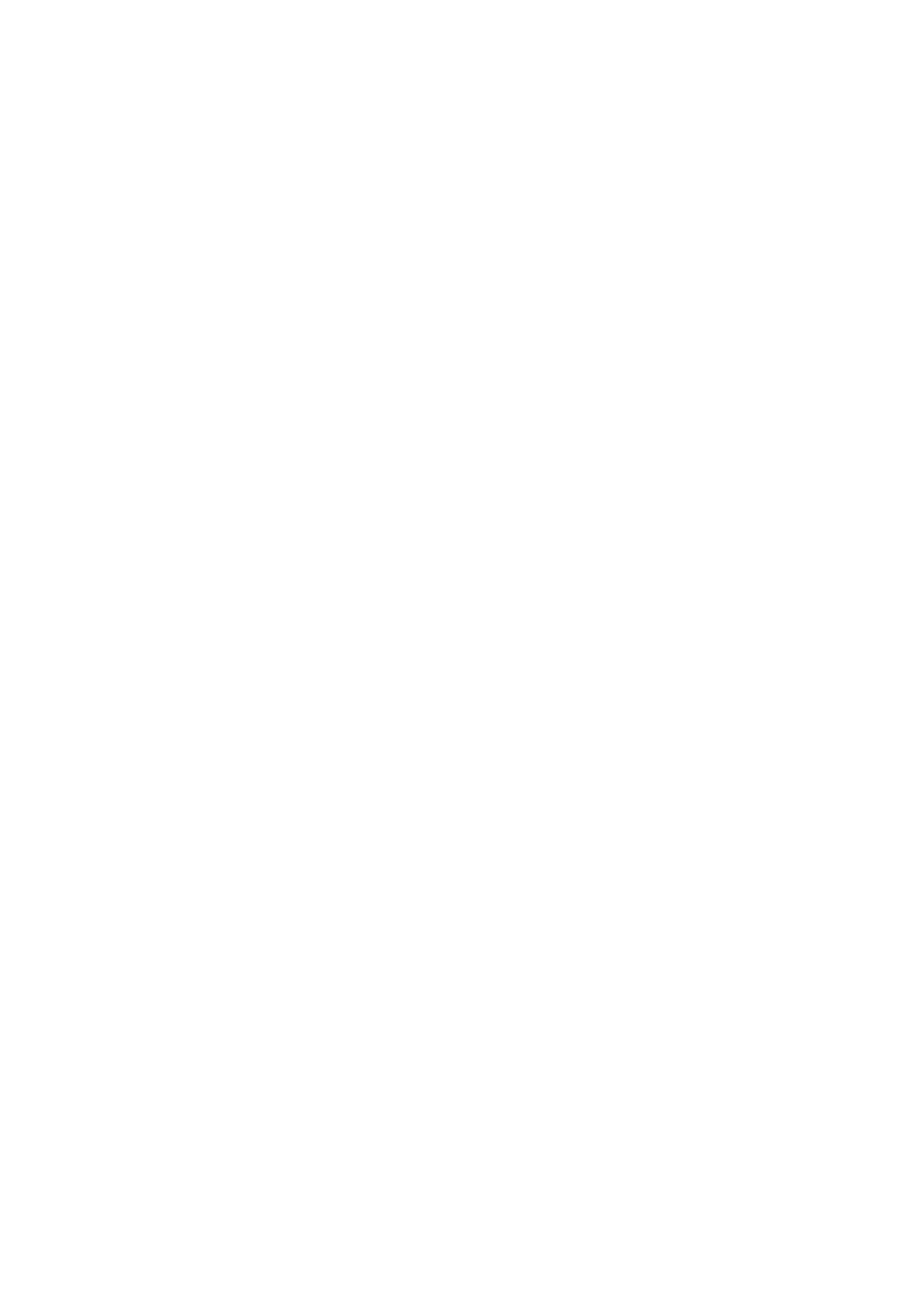

New South Wales

# **Truth in Labelling (Free-range Eggs) Bill 2011**

No , 2011

### **A Bill for**

An Act to define, and to regulate the labelling of, free-range eggs.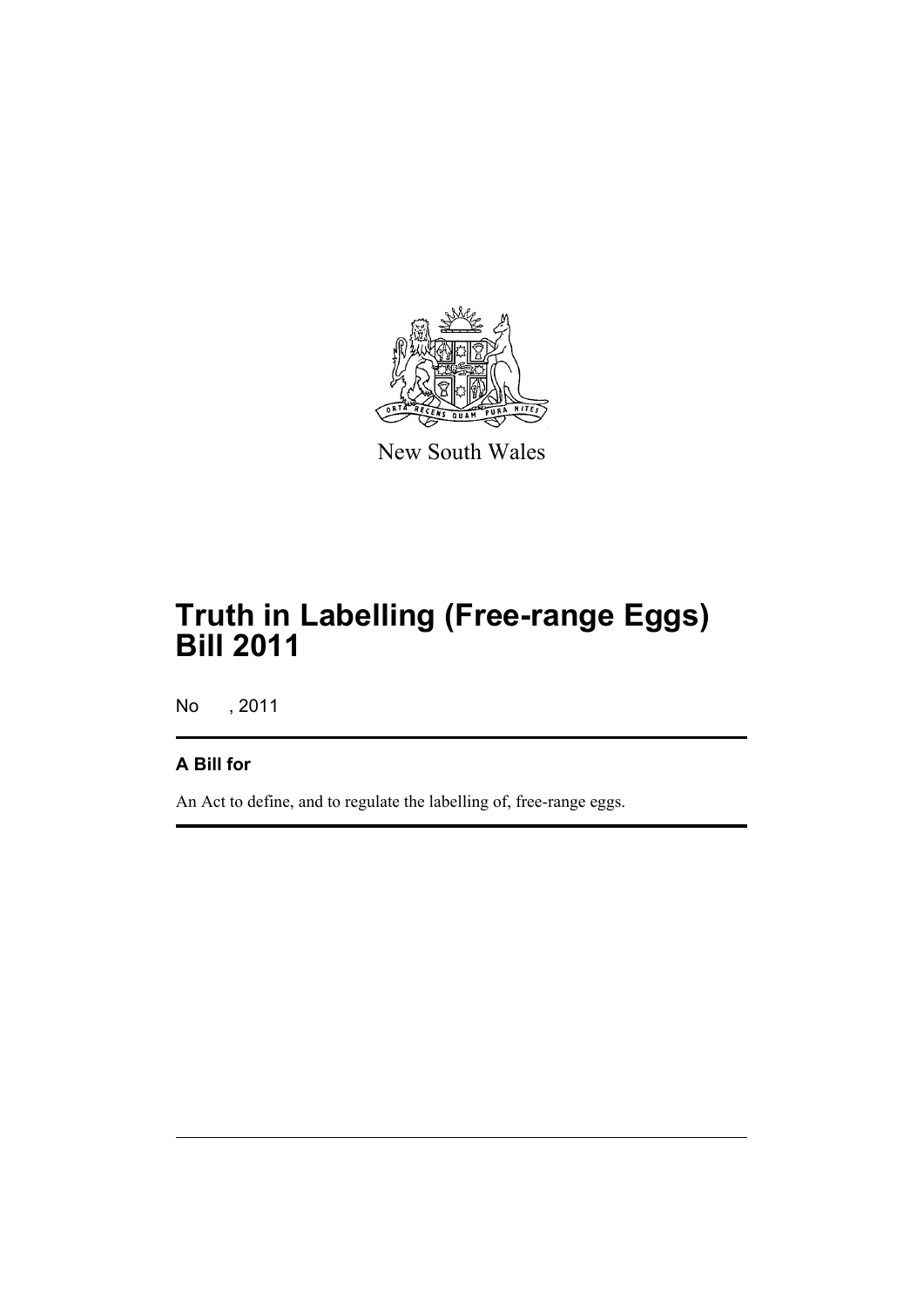<span id="page-5-3"></span><span id="page-5-2"></span><span id="page-5-1"></span><span id="page-5-0"></span>

|   |                     | The Legislature of New South Wales enacts:                                                                                                                                                                                                                                                                                                                                                        | 1                                |  |  |
|---|---------------------|---------------------------------------------------------------------------------------------------------------------------------------------------------------------------------------------------------------------------------------------------------------------------------------------------------------------------------------------------------------------------------------------------|----------------------------------|--|--|
| 1 | <b>Name of Act</b>  |                                                                                                                                                                                                                                                                                                                                                                                                   |                                  |  |  |
|   |                     | This Act is the Truth in Labelling (Free-range Eggs) Act 2011.                                                                                                                                                                                                                                                                                                                                    | 3                                |  |  |
| 2 | <b>Commencement</b> |                                                                                                                                                                                                                                                                                                                                                                                                   |                                  |  |  |
|   |                     | This Act commences on the date of assent to this Act.                                                                                                                                                                                                                                                                                                                                             | 4<br>5                           |  |  |
| 3 | <b>Definitions</b>  |                                                                                                                                                                                                                                                                                                                                                                                                   |                                  |  |  |
|   | (1)                 | In this Act:                                                                                                                                                                                                                                                                                                                                                                                      | 7                                |  |  |
|   |                     | <b>fowl</b> means a domesticated chicken (Gallus gallus).                                                                                                                                                                                                                                                                                                                                         | 8                                |  |  |
|   |                     | laying fowl means any fowl being bred, kept or used for the purpose of<br>commercial egg production.                                                                                                                                                                                                                                                                                              | 9<br>10                          |  |  |
|   | (2)                 | Notes included in this Act do not form part of this Act.                                                                                                                                                                                                                                                                                                                                          | 11                               |  |  |
| 4 |                     | Requirements for free-range eggs                                                                                                                                                                                                                                                                                                                                                                  | 12                               |  |  |
|   | (1)                 | A person must not advertise, package or label eggs that are for sale as<br>free-range, or use images or other means to suggest that the eggs that are<br>for sale are free-range, unless the requirements of this section with<br>respect to the eggs and the laying fowl that produce the eggs are<br>complied with.<br>Maximum penalty: In the case of a corporation, 500 penalty units, or, in | 13<br>14<br>15<br>16<br>17<br>18 |  |  |
|   |                     | any other case, 50 penalty units or imprisonment for 6 months, or both.                                                                                                                                                                                                                                                                                                                           | 19                               |  |  |
|   | (2)                 | Laying fowl must be kept in the following conditions:                                                                                                                                                                                                                                                                                                                                             | 20                               |  |  |
|   |                     | when fully feathered, fowl must have easy access to a range area<br>(a)<br>during daylight hours in accordance with any requirements<br>specified in the regulations,                                                                                                                                                                                                                             | 21<br>22<br>23                   |  |  |
|   |                     | the range area must have shade, shelter and palatable vegetation<br>(b)<br>and must be capable of continued production of vegetation,                                                                                                                                                                                                                                                             | 24<br>25                         |  |  |
|   |                     | the range density must not exceed:<br>(c)                                                                                                                                                                                                                                                                                                                                                         | 26                               |  |  |
|   |                     | for the 4-year period immediately following the<br>(i)<br>commencement of this Act—1,500 fowl per hectare, and                                                                                                                                                                                                                                                                                    | 27<br>28                         |  |  |
|   |                     | following that period—750 fowl per hectare,<br>(11)                                                                                                                                                                                                                                                                                                                                               | 29                               |  |  |
|   |                     | (d)<br>the stocking density in a shed (measured over a single horizontal<br>plane, length by width) must not exceed:                                                                                                                                                                                                                                                                              | 30<br>31                         |  |  |
|   |                     | 10 fowl per square metre, for up to 1,000 fowl, or<br>(i)                                                                                                                                                                                                                                                                                                                                         | 32                               |  |  |
|   |                     | (ii)<br>9 fowl per square metre, for up to 2,000 fowl, or                                                                                                                                                                                                                                                                                                                                         | 33                               |  |  |
|   |                     | (iii)<br>8 fowl per square metre, for up to 3,000 fowl, or                                                                                                                                                                                                                                                                                                                                        | 34                               |  |  |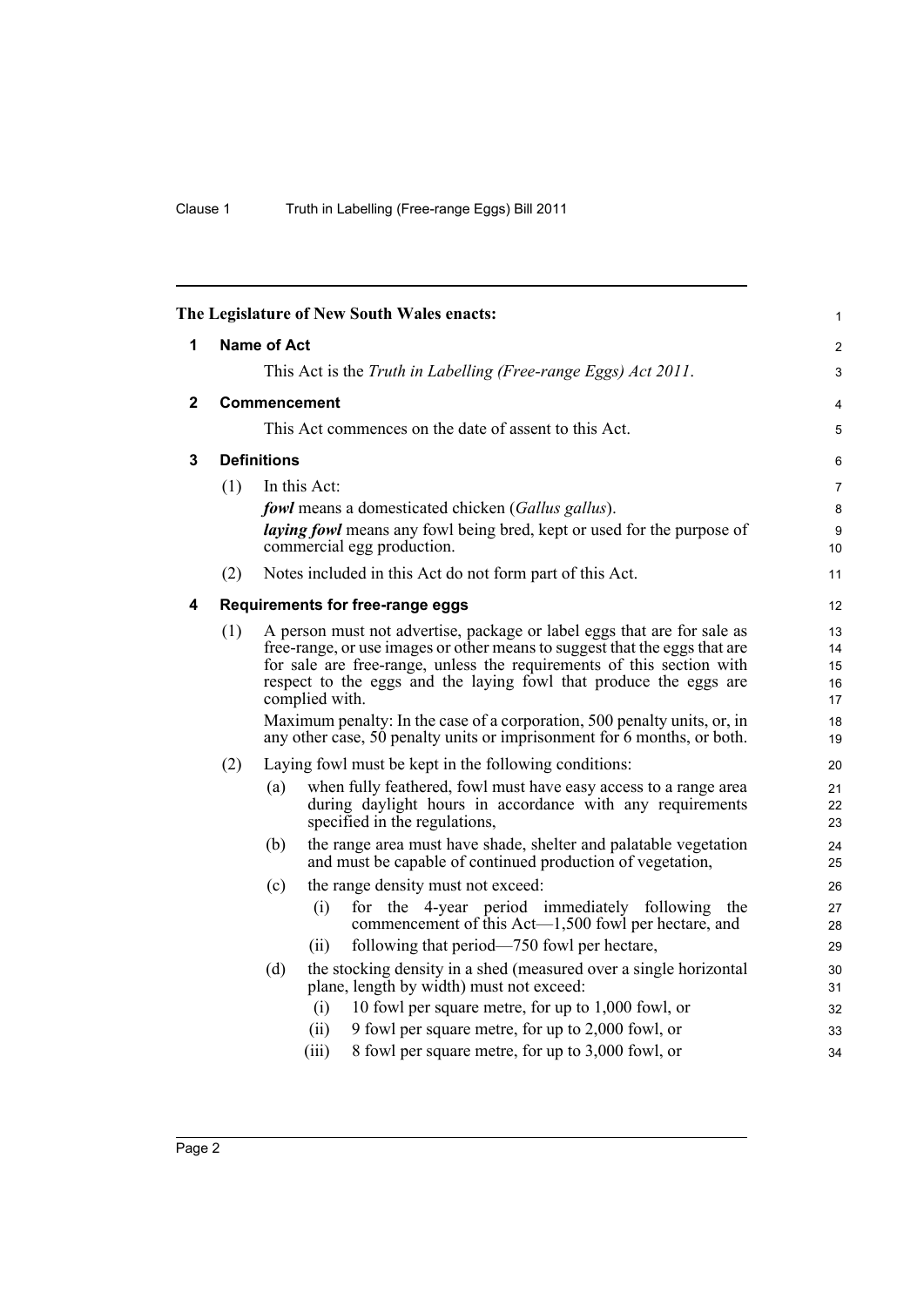<span id="page-6-0"></span>

|   |     |                                                                                                                                                   | 7 fowl per square metre, for up to 4,000 fowl, or<br>(iv)                                                                                           | $\mathbf{1}$     |
|---|-----|---------------------------------------------------------------------------------------------------------------------------------------------------|-----------------------------------------------------------------------------------------------------------------------------------------------------|------------------|
|   |     |                                                                                                                                                   | 6 fowl per square metre, for over 4,000 fowl,<br>(v)                                                                                                | $\boldsymbol{2}$ |
|   |     | (e)                                                                                                                                               | fowl must have permanent access to adequate shade and                                                                                               | $\mathfrak{S}$   |
|   |     |                                                                                                                                                   | protection, weather-proof shelter with ventilation, adequate dry<br>litter, food, fresh water, nesting boxes and perches in accordance              | 4<br>$\mathbf 5$ |
|   |     |                                                                                                                                                   | with any requirements specified in the regulations,                                                                                                 | 6                |
|   |     | (f)                                                                                                                                               | if artificial light is used, the total period during which fowl are                                                                                 | $\overline{7}$   |
|   |     |                                                                                                                                                   | subjected to natural or artificial light (or both) must not exceed 16<br>hours in any 24-hour period,                                               | 8<br>9           |
|   |     | (g)                                                                                                                                               | fowl must be fed natural food only and may be fed vitamins and<br>minerals only as required for the welfare of the fowl,                            | 10<br>11         |
|   |     | (h)                                                                                                                                               | fowl may be given antibiotics only in accordance with directions<br>from a veterinary practitioner,                                                 | 12<br>13         |
|   |     | (i)                                                                                                                                               | reasonable attempts must be made to protect fowl from predators,                                                                                    | 14               |
|   |     | (j)                                                                                                                                               | fowl must be transported in accordance with any requirements<br>specified in the regulations,                                                       | 15<br>16         |
|   |     | (k)                                                                                                                                               | the premises and land on which the fowl are kept must comply                                                                                        | 17               |
|   |     |                                                                                                                                                   | with any requirements relating to biosecurity specified in the<br>regulations.                                                                      | 18<br>19         |
|   | (3) | fowl:                                                                                                                                             | The following practices must not be engaged in with respect to laying                                                                               | 20<br>21         |
|   |     | (a)                                                                                                                                               | inducing moulting by not feeding,                                                                                                                   | 22               |
|   |     | (b)                                                                                                                                               | toe trimming and using poly peepers,                                                                                                                | 23               |
|   |     | (c)                                                                                                                                               | beak trimming.                                                                                                                                      | 24               |
|   | (4) |                                                                                                                                                   | Eggs produced by the laying fowl must be candled and handled in<br>accordance with any requirements specified in the regulations.                   | 25<br>26         |
|   | (5) |                                                                                                                                                   | This section does not prevent laying fowl being fed natural pigments to<br>enrich the colour of egg yolks.                                          | 27<br>28         |
| 5 |     |                                                                                                                                                   | <b>Requirements for barn eggs</b>                                                                                                                   | 29               |
|   | (1) |                                                                                                                                                   | A person must not advertise, package or label eggs that are for sale as                                                                             | 30               |
|   |     | barn eggs, or use images or other means to suggest that the eggs that are<br>for sale are barn eggs, unless the requirements of this section with |                                                                                                                                                     | 31               |
|   |     |                                                                                                                                                   | respect to the laying fowl that produce the eggs are complied with.                                                                                 | 32<br>33         |
|   |     |                                                                                                                                                   | Maximum penalty: In the case of a corporation, 500 penalty units, or, in<br>any other case, 50 penalty units or imprisonment for 6 months, or both. | 34<br>35         |
|   |     |                                                                                                                                                   |                                                                                                                                                     |                  |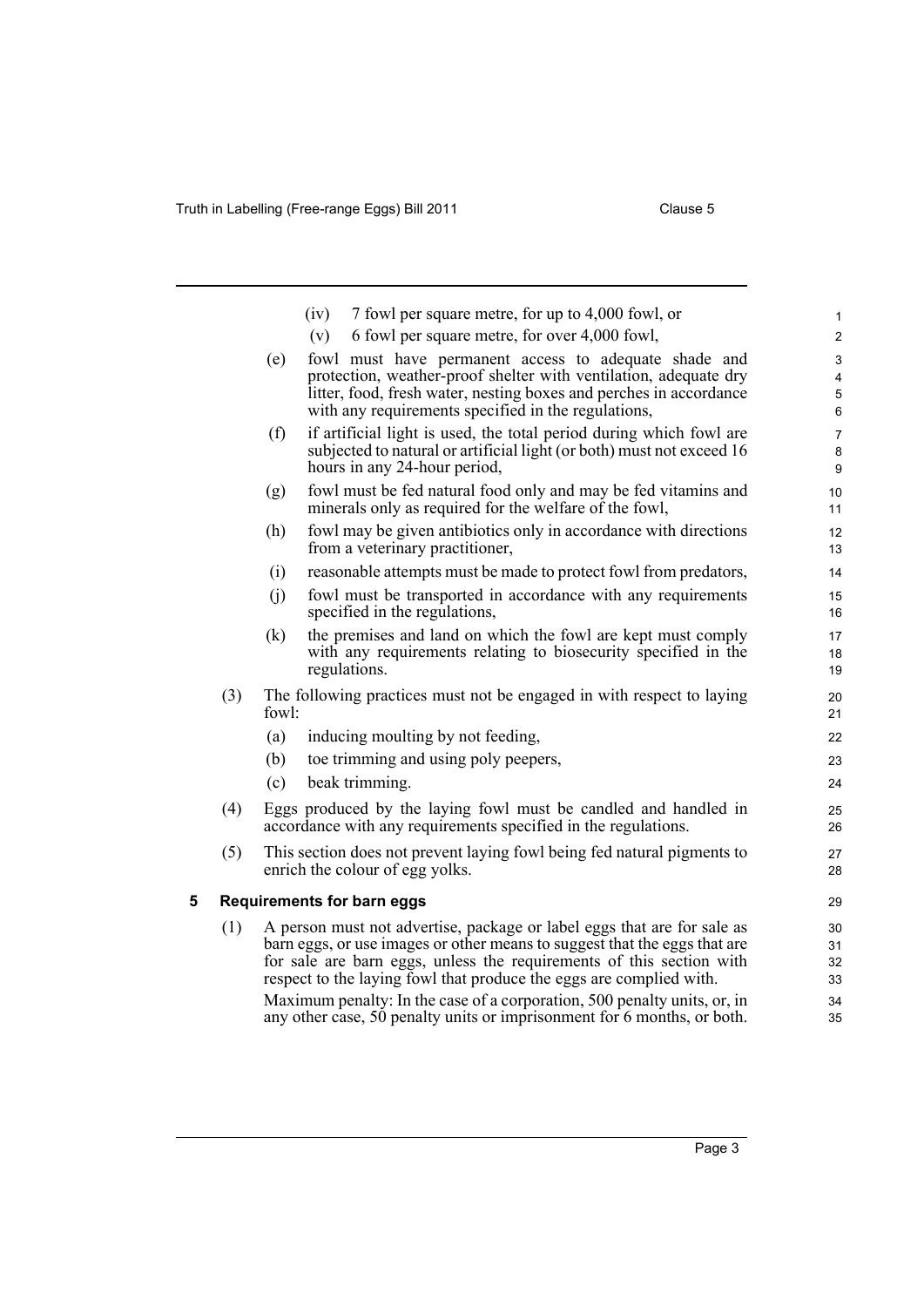<span id="page-7-0"></span>

|     |            |                                                                                 | 1                                                                                                                                                                                                                                                                                                                                                                                                                                                                                                                                                                                                                                                                                                                                                                                                                                                                                                                                                                                                                                                                                                                                                                                                                                                                                                                                                                                                                                                                                                                                                                                                                                                                                                                                                                                                                                                                                                                                                                                                                                                                                                             |
|-----|------------|---------------------------------------------------------------------------------|---------------------------------------------------------------------------------------------------------------------------------------------------------------------------------------------------------------------------------------------------------------------------------------------------------------------------------------------------------------------------------------------------------------------------------------------------------------------------------------------------------------------------------------------------------------------------------------------------------------------------------------------------------------------------------------------------------------------------------------------------------------------------------------------------------------------------------------------------------------------------------------------------------------------------------------------------------------------------------------------------------------------------------------------------------------------------------------------------------------------------------------------------------------------------------------------------------------------------------------------------------------------------------------------------------------------------------------------------------------------------------------------------------------------------------------------------------------------------------------------------------------------------------------------------------------------------------------------------------------------------------------------------------------------------------------------------------------------------------------------------------------------------------------------------------------------------------------------------------------------------------------------------------------------------------------------------------------------------------------------------------------------------------------------------------------------------------------------------------------|
|     |            |                                                                                 | $\overline{c}$                                                                                                                                                                                                                                                                                                                                                                                                                                                                                                                                                                                                                                                                                                                                                                                                                                                                                                                                                                                                                                                                                                                                                                                                                                                                                                                                                                                                                                                                                                                                                                                                                                                                                                                                                                                                                                                                                                                                                                                                                                                                                                |
|     |            |                                                                                 | 3<br>4                                                                                                                                                                                                                                                                                                                                                                                                                                                                                                                                                                                                                                                                                                                                                                                                                                                                                                                                                                                                                                                                                                                                                                                                                                                                                                                                                                                                                                                                                                                                                                                                                                                                                                                                                                                                                                                                                                                                                                                                                                                                                                        |
|     |            |                                                                                 |                                                                                                                                                                                                                                                                                                                                                                                                                                                                                                                                                                                                                                                                                                                                                                                                                                                                                                                                                                                                                                                                                                                                                                                                                                                                                                                                                                                                                                                                                                                                                                                                                                                                                                                                                                                                                                                                                                                                                                                                                                                                                                               |
|     |            |                                                                                 | 5                                                                                                                                                                                                                                                                                                                                                                                                                                                                                                                                                                                                                                                                                                                                                                                                                                                                                                                                                                                                                                                                                                                                                                                                                                                                                                                                                                                                                                                                                                                                                                                                                                                                                                                                                                                                                                                                                                                                                                                                                                                                                                             |
|     |            |                                                                                 | $\boldsymbol{6}$                                                                                                                                                                                                                                                                                                                                                                                                                                                                                                                                                                                                                                                                                                                                                                                                                                                                                                                                                                                                                                                                                                                                                                                                                                                                                                                                                                                                                                                                                                                                                                                                                                                                                                                                                                                                                                                                                                                                                                                                                                                                                              |
|     |            |                                                                                 | $\overline{7}$<br>8                                                                                                                                                                                                                                                                                                                                                                                                                                                                                                                                                                                                                                                                                                                                                                                                                                                                                                                                                                                                                                                                                                                                                                                                                                                                                                                                                                                                                                                                                                                                                                                                                                                                                                                                                                                                                                                                                                                                                                                                                                                                                           |
|     |            | 1979.                                                                           | 9                                                                                                                                                                                                                                                                                                                                                                                                                                                                                                                                                                                                                                                                                                                                                                                                                                                                                                                                                                                                                                                                                                                                                                                                                                                                                                                                                                                                                                                                                                                                                                                                                                                                                                                                                                                                                                                                                                                                                                                                                                                                                                             |
|     |            | Note. Division 3 of Part 2A of the Prevention of Cruelty to Animals             | 10                                                                                                                                                                                                                                                                                                                                                                                                                                                                                                                                                                                                                                                                                                                                                                                                                                                                                                                                                                                                                                                                                                                                                                                                                                                                                                                                                                                                                                                                                                                                                                                                                                                                                                                                                                                                                                                                                                                                                                                                                                                                                                            |
|     |            | <i>(General)</i> Regulation 2006 contains provisions relating to laying fowl in | 11                                                                                                                                                                                                                                                                                                                                                                                                                                                                                                                                                                                                                                                                                                                                                                                                                                                                                                                                                                                                                                                                                                                                                                                                                                                                                                                                                                                                                                                                                                                                                                                                                                                                                                                                                                                                                                                                                                                                                                                                                                                                                                            |
|     |            | stock density.                                                                  | 12<br>13                                                                                                                                                                                                                                                                                                                                                                                                                                                                                                                                                                                                                                                                                                                                                                                                                                                                                                                                                                                                                                                                                                                                                                                                                                                                                                                                                                                                                                                                                                                                                                                                                                                                                                                                                                                                                                                                                                                                                                                                                                                                                                      |
|     |            |                                                                                 | 14                                                                                                                                                                                                                                                                                                                                                                                                                                                                                                                                                                                                                                                                                                                                                                                                                                                                                                                                                                                                                                                                                                                                                                                                                                                                                                                                                                                                                                                                                                                                                                                                                                                                                                                                                                                                                                                                                                                                                                                                                                                                                                            |
| (1) |            |                                                                                 | 15                                                                                                                                                                                                                                                                                                                                                                                                                                                                                                                                                                                                                                                                                                                                                                                                                                                                                                                                                                                                                                                                                                                                                                                                                                                                                                                                                                                                                                                                                                                                                                                                                                                                                                                                                                                                                                                                                                                                                                                                                                                                                                            |
|     |            |                                                                                 | 16                                                                                                                                                                                                                                                                                                                                                                                                                                                                                                                                                                                                                                                                                                                                                                                                                                                                                                                                                                                                                                                                                                                                                                                                                                                                                                                                                                                                                                                                                                                                                                                                                                                                                                                                                                                                                                                                                                                                                                                                                                                                                                            |
|     |            |                                                                                 | 17                                                                                                                                                                                                                                                                                                                                                                                                                                                                                                                                                                                                                                                                                                                                                                                                                                                                                                                                                                                                                                                                                                                                                                                                                                                                                                                                                                                                                                                                                                                                                                                                                                                                                                                                                                                                                                                                                                                                                                                                                                                                                                            |
|     |            |                                                                                 | 18                                                                                                                                                                                                                                                                                                                                                                                                                                                                                                                                                                                                                                                                                                                                                                                                                                                                                                                                                                                                                                                                                                                                                                                                                                                                                                                                                                                                                                                                                                                                                                                                                                                                                                                                                                                                                                                                                                                                                                                                                                                                                                            |
|     |            |                                                                                 | 19<br>20                                                                                                                                                                                                                                                                                                                                                                                                                                                                                                                                                                                                                                                                                                                                                                                                                                                                                                                                                                                                                                                                                                                                                                                                                                                                                                                                                                                                                                                                                                                                                                                                                                                                                                                                                                                                                                                                                                                                                                                                                                                                                                      |
| (2) |            |                                                                                 | 21                                                                                                                                                                                                                                                                                                                                                                                                                                                                                                                                                                                                                                                                                                                                                                                                                                                                                                                                                                                                                                                                                                                                                                                                                                                                                                                                                                                                                                                                                                                                                                                                                                                                                                                                                                                                                                                                                                                                                                                                                                                                                                            |
|     |            |                                                                                 | 22                                                                                                                                                                                                                                                                                                                                                                                                                                                                                                                                                                                                                                                                                                                                                                                                                                                                                                                                                                                                                                                                                                                                                                                                                                                                                                                                                                                                                                                                                                                                                                                                                                                                                                                                                                                                                                                                                                                                                                                                                                                                                                            |
|     |            |                                                                                 | 23                                                                                                                                                                                                                                                                                                                                                                                                                                                                                                                                                                                                                                                                                                                                                                                                                                                                                                                                                                                                                                                                                                                                                                                                                                                                                                                                                                                                                                                                                                                                                                                                                                                                                                                                                                                                                                                                                                                                                                                                                                                                                                            |
|     |            |                                                                                 | 24<br>25                                                                                                                                                                                                                                                                                                                                                                                                                                                                                                                                                                                                                                                                                                                                                                                                                                                                                                                                                                                                                                                                                                                                                                                                                                                                                                                                                                                                                                                                                                                                                                                                                                                                                                                                                                                                                                                                                                                                                                                                                                                                                                      |
|     |            |                                                                                 |                                                                                                                                                                                                                                                                                                                                                                                                                                                                                                                                                                                                                                                                                                                                                                                                                                                                                                                                                                                                                                                                                                                                                                                                                                                                                                                                                                                                                                                                                                                                                                                                                                                                                                                                                                                                                                                                                                                                                                                                                                                                                                               |
|     |            |                                                                                 | 26                                                                                                                                                                                                                                                                                                                                                                                                                                                                                                                                                                                                                                                                                                                                                                                                                                                                                                                                                                                                                                                                                                                                                                                                                                                                                                                                                                                                                                                                                                                                                                                                                                                                                                                                                                                                                                                                                                                                                                                                                                                                                                            |
|     |            |                                                                                 | 27<br>28                                                                                                                                                                                                                                                                                                                                                                                                                                                                                                                                                                                                                                                                                                                                                                                                                                                                                                                                                                                                                                                                                                                                                                                                                                                                                                                                                                                                                                                                                                                                                                                                                                                                                                                                                                                                                                                                                                                                                                                                                                                                                                      |
|     |            |                                                                                 | 29                                                                                                                                                                                                                                                                                                                                                                                                                                                                                                                                                                                                                                                                                                                                                                                                                                                                                                                                                                                                                                                                                                                                                                                                                                                                                                                                                                                                                                                                                                                                                                                                                                                                                                                                                                                                                                                                                                                                                                                                                                                                                                            |
|     |            |                                                                                 | 30                                                                                                                                                                                                                                                                                                                                                                                                                                                                                                                                                                                                                                                                                                                                                                                                                                                                                                                                                                                                                                                                                                                                                                                                                                                                                                                                                                                                                                                                                                                                                                                                                                                                                                                                                                                                                                                                                                                                                                                                                                                                                                            |
| (4) |            |                                                                                 | 31                                                                                                                                                                                                                                                                                                                                                                                                                                                                                                                                                                                                                                                                                                                                                                                                                                                                                                                                                                                                                                                                                                                                                                                                                                                                                                                                                                                                                                                                                                                                                                                                                                                                                                                                                                                                                                                                                                                                                                                                                                                                                                            |
|     |            |                                                                                 | 32                                                                                                                                                                                                                                                                                                                                                                                                                                                                                                                                                                                                                                                                                                                                                                                                                                                                                                                                                                                                                                                                                                                                                                                                                                                                                                                                                                                                                                                                                                                                                                                                                                                                                                                                                                                                                                                                                                                                                                                                                                                                                                            |
|     |            |                                                                                 | 33                                                                                                                                                                                                                                                                                                                                                                                                                                                                                                                                                                                                                                                                                                                                                                                                                                                                                                                                                                                                                                                                                                                                                                                                                                                                                                                                                                                                                                                                                                                                                                                                                                                                                                                                                                                                                                                                                                                                                                                                                                                                                                            |
|     |            |                                                                                 | 34                                                                                                                                                                                                                                                                                                                                                                                                                                                                                                                                                                                                                                                                                                                                                                                                                                                                                                                                                                                                                                                                                                                                                                                                                                                                                                                                                                                                                                                                                                                                                                                                                                                                                                                                                                                                                                                                                                                                                                                                                                                                                                            |
|     |            |                                                                                 | 35<br>36                                                                                                                                                                                                                                                                                                                                                                                                                                                                                                                                                                                                                                                                                                                                                                                                                                                                                                                                                                                                                                                                                                                                                                                                                                                                                                                                                                                                                                                                                                                                                                                                                                                                                                                                                                                                                                                                                                                                                                                                                                                                                                      |
|     |            |                                                                                 | 37                                                                                                                                                                                                                                                                                                                                                                                                                                                                                                                                                                                                                                                                                                                                                                                                                                                                                                                                                                                                                                                                                                                                                                                                                                                                                                                                                                                                                                                                                                                                                                                                                                                                                                                                                                                                                                                                                                                                                                                                                                                                                                            |
|     | (2)<br>(3) | (a)<br>(b)<br>(c)                                                               | Laying fowl must be kept in the following conditions:<br>fowl must be kept in barns and must have freedom and capacity<br>to socialise, move freely within the barn, stretch, perch, nest, dust<br>bathe, flap wings and fly,<br>at least half the floor area of a barn must consist of litter,<br>fowl must be kept in accordance with any requirements in<br>relation to laying fowl confined in non-cage housing that are<br>imposed by or under the Prevention of Cruelty to Animals Act<br>non-cage housing and includes specific requirements for nests and<br>Sale of eggs that are not free-range or barn eggs<br>A person must not, in any advertising, packaging or labelling of<br>non-complying eggs that are for sale, use any words, images or other<br>means to suggest that the laying fowl that produce the eggs are not kept<br>in cages.<br>Maximum penalty: In the case of a corporation, 500 penalty units, or, in<br>any other case, 50 penalty units or imprisonment for 6 months, or both.<br>A person must not package non-complying eggs for sale, unless the<br>package is labelled with the words "cage eggs" in letters that are at least<br>10 mm high.<br>Maximum penalty: In the case of a corporation, 500 penalty units, or, in<br>any other case, 50 penalty units or imprisonment for 6 months, or both.<br>A person must not, on any packaging or labelling of non-complying<br>eggs, make a positive claim in relation to the production of the eggs in<br>letters that are more than 6 mm high.<br>Maximum penalty: In the case of a corporation, 500 penalty units, or, in<br>any other case, 50 penalty units or imprisonment for 6 months, or both.<br>In this section:<br>non-complying eggs means eggs that, under this Act, cannot lawfully<br>be advertised, packaged or labelled as free-range eggs or barn eggs.<br><i>positive claim</i> means a claim or statement to the effect that eggs have<br>been produced in an ethical manner, in a manner that promotes the<br>welfare of laying fowl or in a manner that protects or benefits the<br>environment. |